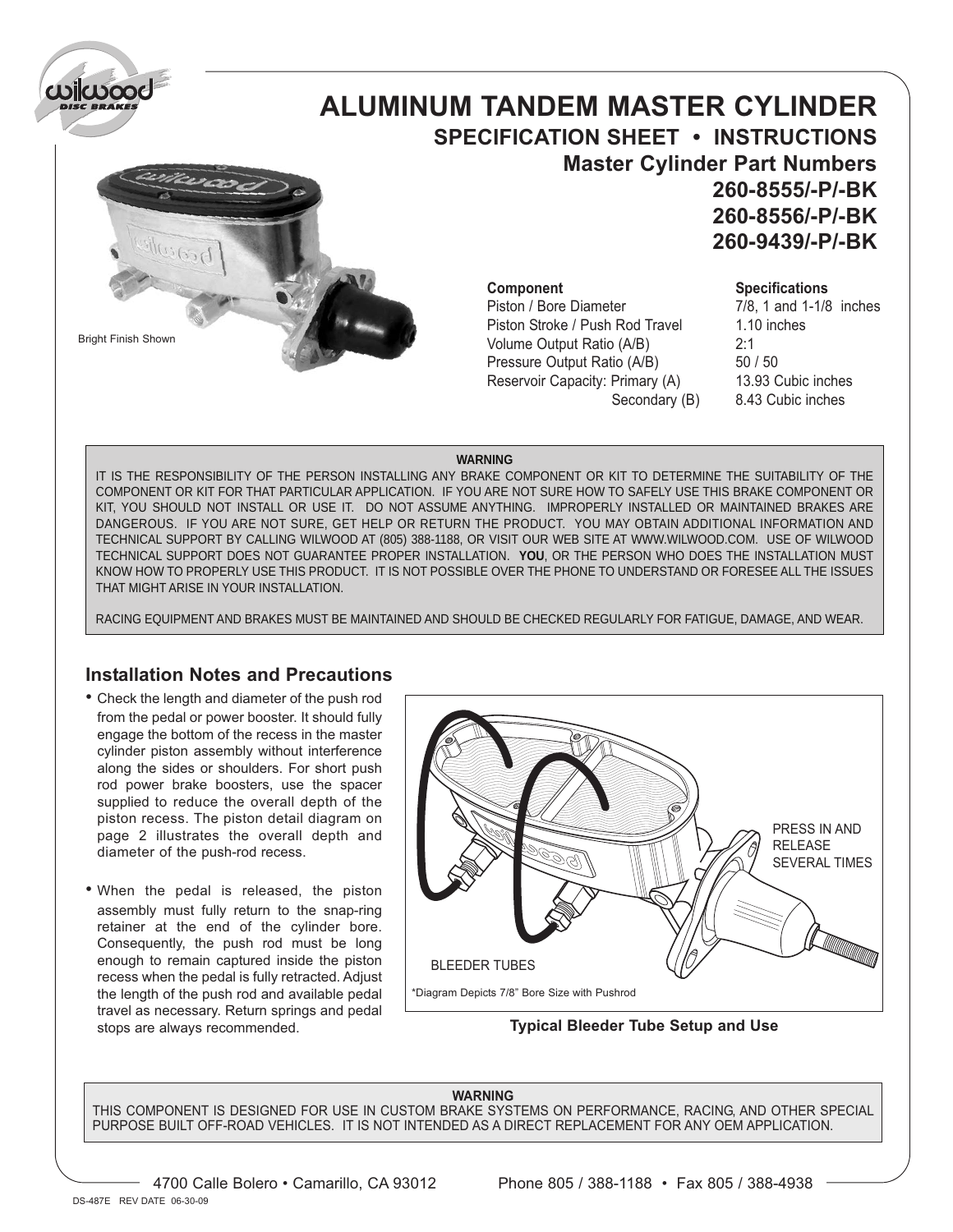- Always mount the master cylinder to a secure, reinforced element of the chassis. There should be no movement or deflection at the mount point when brake pedal pressure is applied.
- Prior to attaching the fluid lines, fill the reservoirs with Wilwood fluid from a new, sealed container and purge any air from the master cylinder. Be sure the cylinder is level during the bleeding operation. If the cylinder is not level when mounted in the vehicle, you can perform this operation prior to attaching the master cylinder to its mount. The diagram illustrates one



**Wilwood Dual Outlet Tandem Chamber Master Cylinder, Mounting Dimensions**

method of recycling the fluid into the reservoir until all air has been eliminated. Exercise care to not spill or spray brake fluid. Take all proper safety precautions including eye and skin protection and do not position your face directly above the reservoir. This process will assure a quick and effective full system bleed later.

• Once all fluid connections have been made, the complete system must be bled and checked 1 for leaks prior to any test of the vehicle.

# **Plumbing Notes and Precautions**

• Each master cylinder kit includes one 9/16-18, one 1/2-20, and two 3/8-24 inverted flare threaded line adapters for connections to the brake lines (Adapters are not installed and are shipped in the reservoir of the master cylinder, remove lid to access). Two hex head plugs are

 $\circledast$ .48 (12,2) DIA  $1.21(30.7)$   $\rightarrow$   $\rightarrow$   $\rightarrow$  61(15.5) **Piston Detail • 1" and 1-1/8" Bore Master Cylinders Only**

ාලාල්

3.22 (81,8)

supplied to block the unused outlet ports. Pressure may be taken from either side of the master cylinder. After selecting the size and location of the outlet ports to be used, lubricate adapter fitting threads lightly with silicone or lithium based grease, then install the fittings and plugs, using the aluminum crush washers and torque each to 20-25 foot pounds.

- The line adapters supplied with each master cylinder are for use with double flared brake line. Use only double flared lines. Do not attempt to use single flared connections. Do not use additional sealant or any other type of gaskets on the fittings, lines, or plugs.
- Connect one of the primary outlet ports (A) to the brakes at the end of the vehicle with the greatest total effective piston bore area. On most vehicles, this will be the front brake line (see note next page).
- Connect one of the secondary outlet ports (B) to the brakes at the end of the vehicle with the lesser total effective piston bore area. On most vehicles, this will be the rear brake line (see note next page).
- Use of reinforced flexible lines should be limited to the connection between the fixed chassis and the moving suspension. All other lines along the fixed chassis should be hard steel lines.
- On four wheel disc brake applications, where the fluid reservoir is mounted higher than the caliper bleed screws, a residual pressure valve is usually not required.
- On disc brake applications where the fluid reservoir is mounted lower than the caliper bleed screws may require a 2 pound residual pressure valve. This can prevent fluid drain back and excessive pedal travel on initial engagement.
- All drum brake applications require an inline 10 pound residual pressure valve.
- Use an adjustable proportioning valve to set the front to rear brake bias.